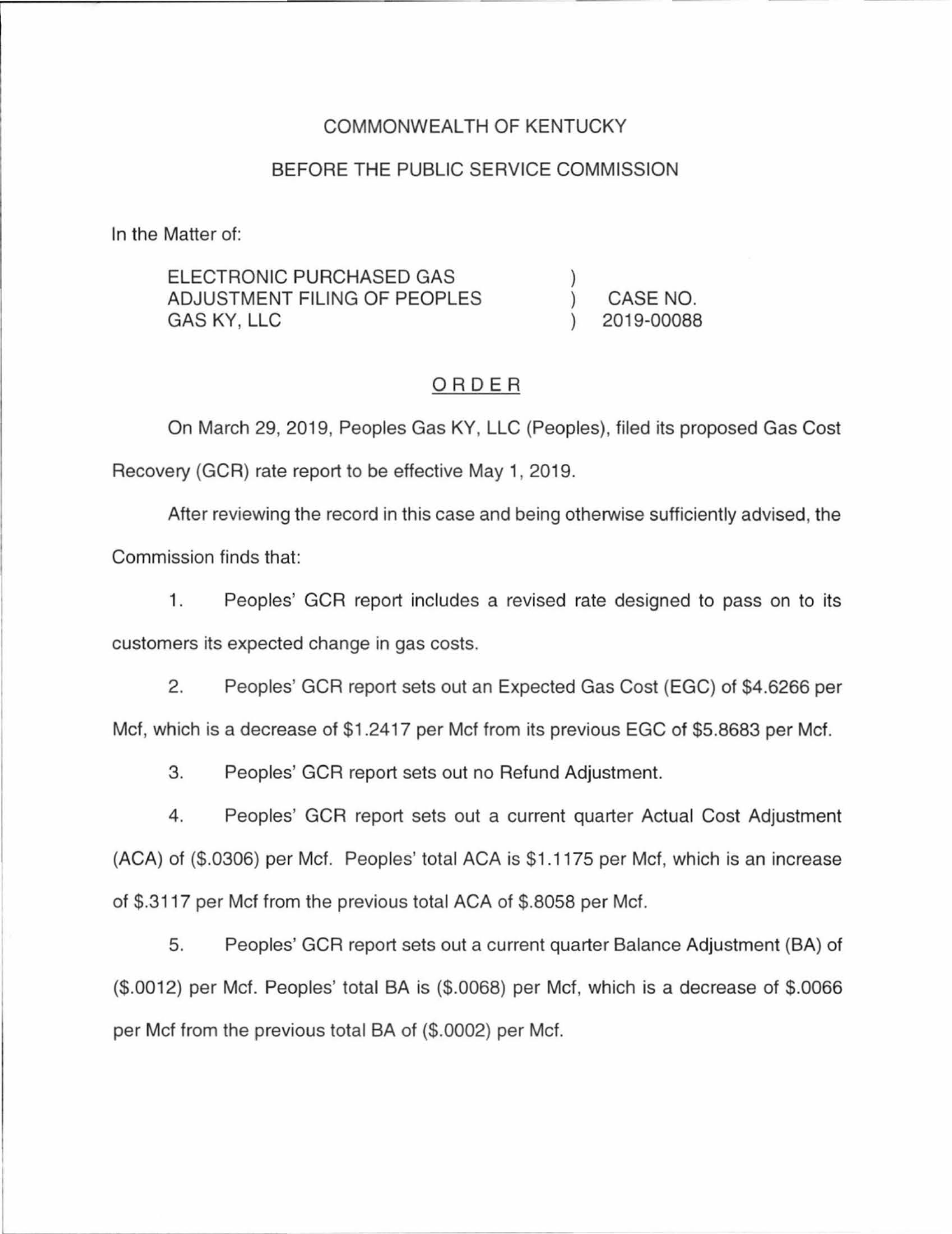6. Peoples' GCR rate is \$5. 7373 per Met, which is a decrease of \$.9366 per Met from its previous rate of \$6.6739 per Met.

7. The rate as proposed by Peoples and set forth in the Appendix to this Order is fair, just, and reasonable, and should be approved for final meter readings by Peoples on and after May 1, 2019.

IT IS THEREFORE ORDERED that:

1. The rate proposed by Peoples and set forth in the Appendix to this Order is approved for final meter readings on and after May 1, 2019.

2. Within 20 days of the date of entry of this Order, Peoples shall file with this Commission, using the Commission's electronic Tariff Filing System, revised tariff sheets setting out the rate approved herein and reflecting that it was approved pursuant to this Order.

3. This case is closed and removed from the Commission's docket.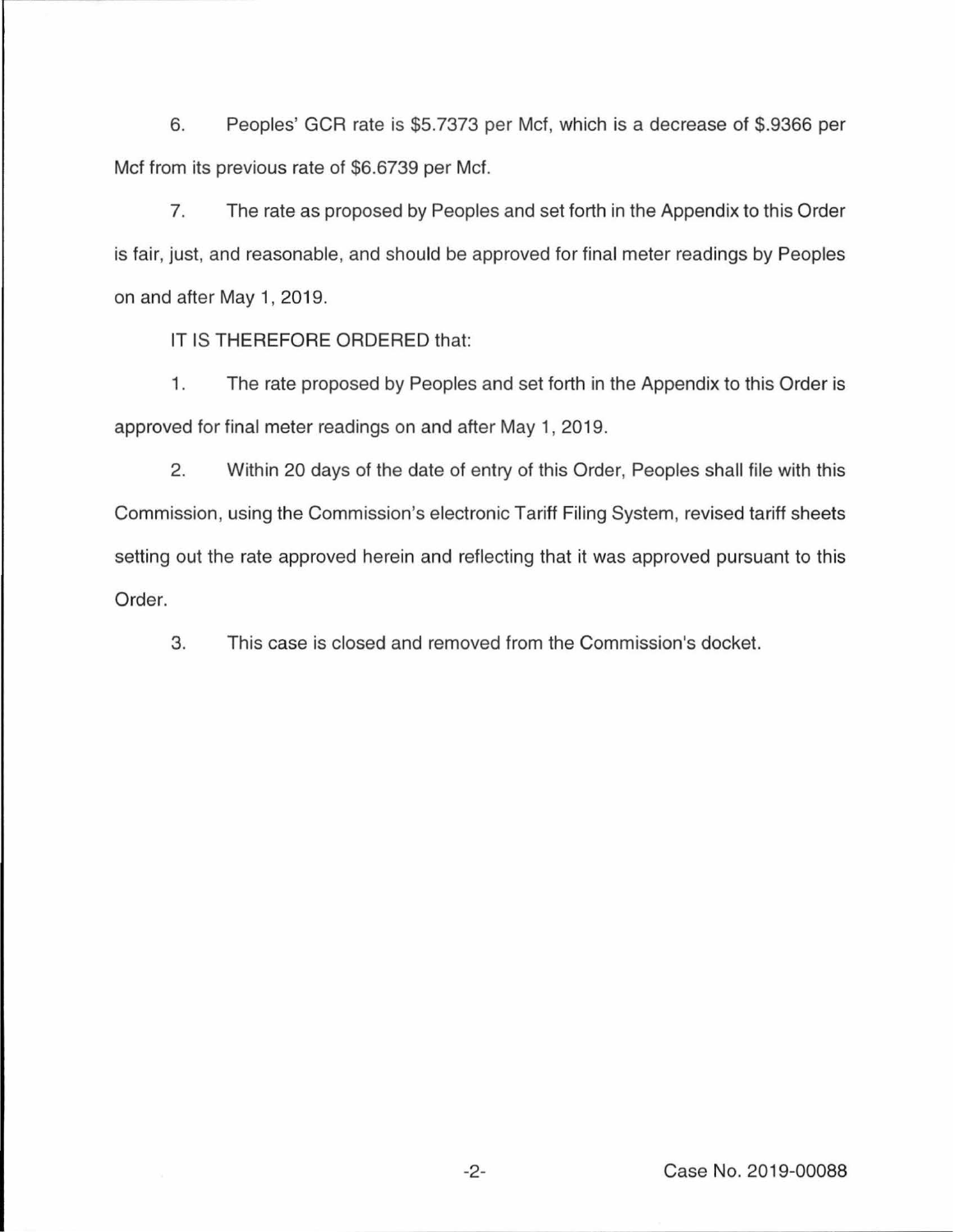By the Commission

| <b>ENTERED</b>                                      |  |
|-----------------------------------------------------|--|
| APR 2 4 2019                                        |  |
| <b>KENTUCKY PUBLIC</b><br><b>SERVICE COMMISSION</b> |  |

ATTEST:

 $\epsilon$ 

Dever R. Punso Executive Director

Case No. 2019-00088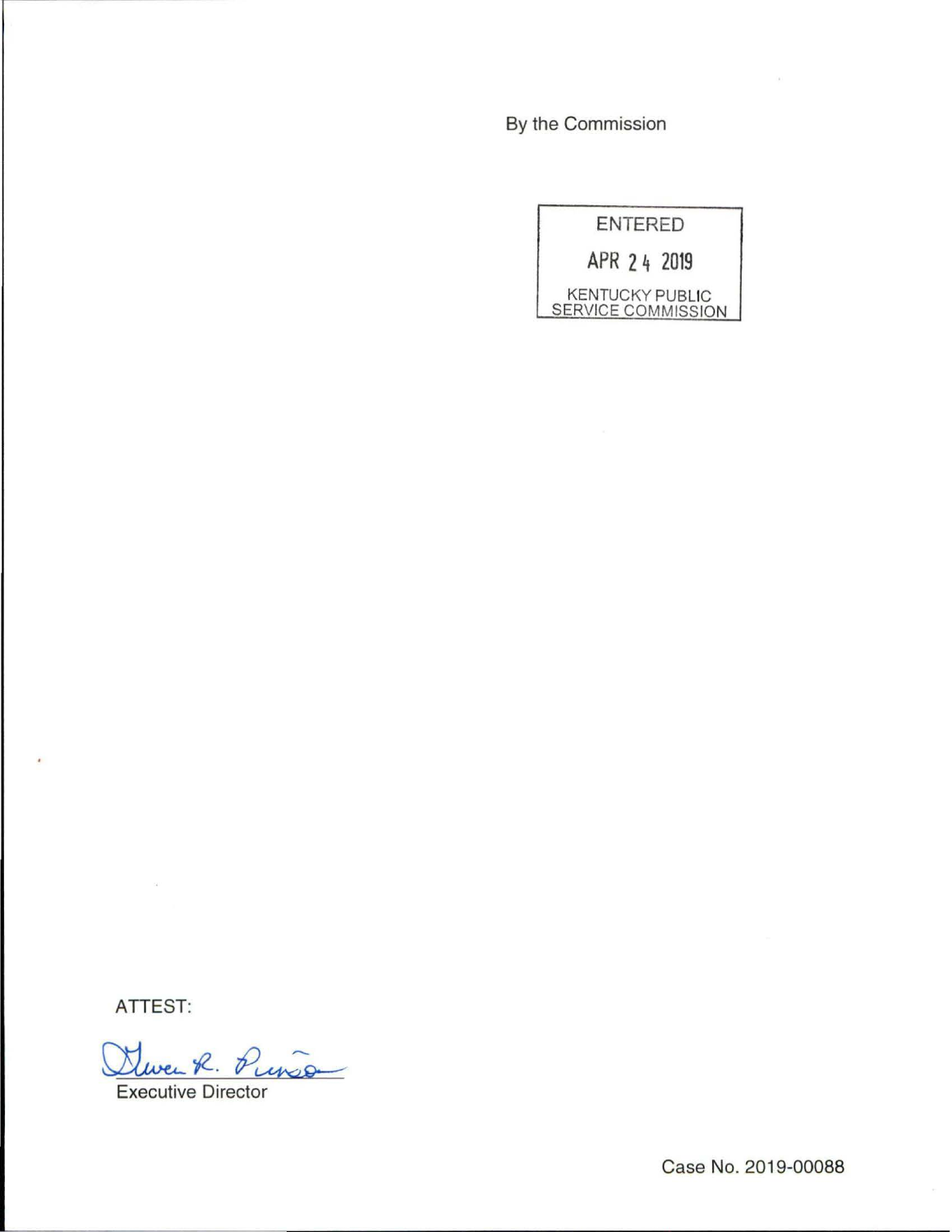## APPENDIX

# APPENDIX TO AN ORDER OF THE KENTUCKY PUBLIC SERVICE COMMISSION IN CASE NO. 2019-00088 DATED **APR 2 4 2019**

The following rates and charges are prescribed for the customers in the area served by People Gas KY LLC. All other rates and charges not specifically mentioned herein shall remain the same as those in effect under the authority of the Commission prior to the effective date of this Order.

## RATES:

|         | Gas Cost<br>Recovery |          |                   |
|---------|----------------------|----------|-------------------|
|         | <b>Base Rate</b>     | Rate     | <b>Total Rate</b> |
| All Mcf | \$2.1322             | \$5.7373 | \$7.8695          |